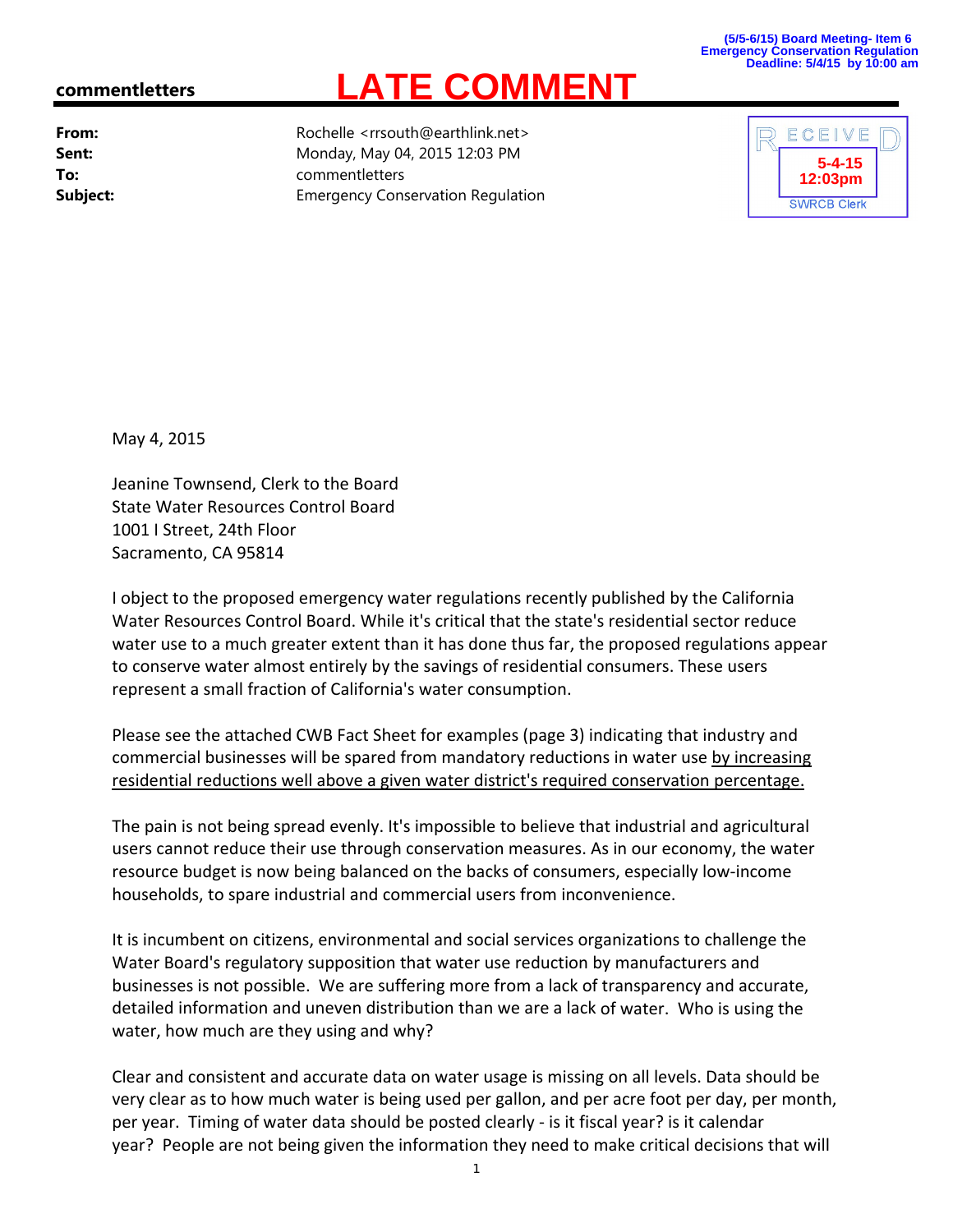affect them and their children far into the future. **All water suppliers should be mandated to immediately post accurate water usage information publicly at their websites**, by user group and separate into specific categories such as:

Single Family Residential Multi Family Residential Vacation Rental Commercial ‐ Lodging Restaurant Retail Schools Parks Golf Course Playground Swimming Pools **Other** Cemeteries **Industry** Government Offices Government use other Government use internal accounts and be specific ‐ for what purpose; Agriculture on all levels ‐ BE SPECIFIC Wineries should not be considered Agriculture. Wine is not food. The Wine Industry has decimated the largest aquifer in the State of California ‐ the Salinas Aquifer.

The Governor should not allow the drought's impacts to be felt solely by residential water users, rather than ag, industry, and commercial users.

Mary Webb 1186 Hartford Cambria, CA 93428

Fact Sheet:

http://www.waterboards.ca.gov/waterrights/water\_issues/programs/drought/docs/emergenc y\_regulations/emergency\_reg\_fact\_sheet\_20150428.pdf

> **From:** lyris@swrcb18.waterboards.ca.gov **Date:** April 29, 2015 5:24:52 PM PDT To: Lou Blanck <lblanck@mac.com> **Subject: Notice of Proposed Rulemaking and Emergency Regulation Digest**